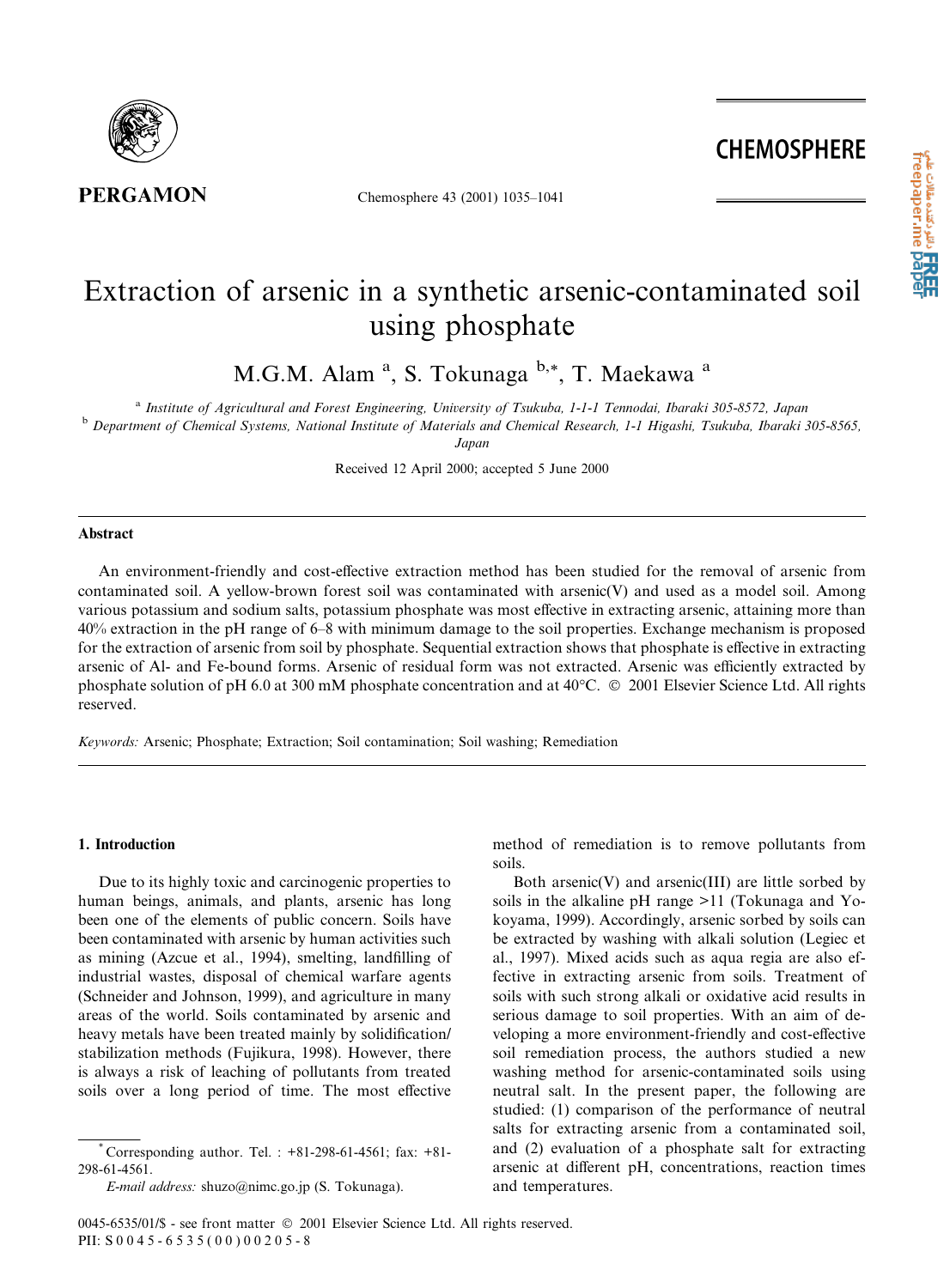# 2. Materials and methods

## 2.1. Soil sample

A yellow-brown forest soil sampled in Ibaraki, Japan was used in this study, which is one of the abundant soils in Japan. The soil was air dried at room temperature for a week and sieved through a 2 mm opening sieve. 1.5 kg of the fine fraction was subsequently contacted with 4.01 of 25 mM sodium arsenate  $[As(V)]$  aqueous solution at pH 4. The mixture was intermittently shaken at room temperature for three months. The supernatant was withdrawn by decantation and the residue was washed three times with deionized water. The washed residue was recovered by filtration through a filter paper No. 2 (Advantec, Tokyo, Japan), dried at room temperature under vacuum, and stored in an air-tight plastic container. The characteristics of the arsenic-contaminated soil are shown in Table 1. The arsenic content of the soil sample was determined by hot digestion with  $HNO<sub>3</sub> + HClO<sub>4</sub> + H<sub>2</sub>SO<sub>4</sub>$  (Standard Methods for Soil Analysis, 1994). The content of organic materials was determined by a TOC analyser furnished with a solid sample module (TOC-5000; Shimadzu, Kyoto, Japan). The contents of water-soluble Cl<sup>-</sup>, NO<sub>3</sub> and SO<sub>4</sub><sup>2</sup> ions were analysed by ion chromatography (LC-6A; Shimadzu, Kyoto, Japan). The particle size distribution was measured using standard sieves according to the meth-

| Table 1                              |  |  |
|--------------------------------------|--|--|
| Characteristics of contaminated soil |  |  |

| Characteristics                        |                   |
|----------------------------------------|-------------------|
| Soil type                              | Yellow-brown      |
|                                        | forest soil       |
| Soil class                             | Fersiallitic soil |
| Sampling location                      | Tsukuba, Ibaraki, |
|                                        | Japan             |
| Arsenic content (mmol $kg^{-1}$ )      | 49.0              |
| $CEC$ [cmol(+) $kg^{-1}$ ]             | 52.7              |
| Soluble anions (mmol $kg^{-1}$ )       |                   |
| $SO_4^{2-}$                            | 0.79              |
| $Cl^-$                                 | 14.8              |
| NO <sub>2</sub>                        | 7.4               |
| Particle size $(\%)$                   |                   |
| Sand                                   | 93.9              |
| Silt                                   | 5.96              |
| Clay                                   | 0.10              |
| Electric conductivity (mS $cm^{-1}$ )  | 0.54              |
| pH-water                               | 5.53              |
| Water $(\% )$                          | 6.30              |
| Organic matter (TOC, $\%$ )            | 0.93              |
| Chemical composition (mmol $kg^{-1}$ ) |                   |
| A <sub>1</sub>                         | 5060              |
| Fe                                     | 1810              |
| Mg                                     | 258               |
| Ca                                     | 92.7              |

ods specified by Craig (1987). The pH of the soil was measured by equilibrating it in deionized water at a soilto-water ratio of 1:5. The electrical conductivity of the soil supernatant in deionized water was measured using an electrical conductivity meter (AOL-10; DKK, Tokyo, Japan). The cation exchange capacity (CEC)  $[cmo](+)$  $kg^{-1}$ ] was measured with an ammonium acetate solu-

#### 2.2. Chemicals

tion.

As extractants for arsenic removal from a contaminated soil, potassium phosphate, potassium chloride, potassium nitrate, potassium sulphate and sodium perchlorate of reagent grade were used by dissolving in deionized water (>16 M $\Omega$  cm of conductivity). To adjust pH, either  $H_3PO_4$ , HCl, HNO<sub>3</sub>,  $H_2SO_4$ , HClO<sub>4</sub> or KOH was used for the respective salt solution. Due to the low solubility of potassium perchlorate, sodium perchlorate was used instead.

#### 2.3. Extraction of arsenic from soil with various salts

A series of 25 ml of 900 mM potassium phosphate, potassium chloride, potassium nitrate, potassium sulphate or sodium perchlorate solutions of different pH values were prepared in 35 ml polycarbonate centrifuge tubes. The pH was adjusted in the range of  $3-11$  with the respective conjugate acid or KOH solution. Approximately 1.0 g of the contaminated soil was added to the solution and the suspensions were shaken for 24 h in a 20°C thermostat. The suspension was centrifuged at 9000 rpm with a refrigerated high-speed centrifuge (RB-181V, Tomy Seiko, Tokyo, Japan). The resulting supernatant was filtered through a 0.45 µm nitrocellulose membrane filter and the filtrate was analysed for pH, arsenic, aluminium, iron, magnesium and calcium.

Arsenic was determined by atomic absorption spectrometry (AA-6200; Shimadzu, Kyoto, Japan) with a continuous hydride generator (HVG-1; Shimadzu) and an electrically heated quartz cell (Watanabe, 1994). Aluminium, iron, magnesium, calcium, and phosphate were determined by inductively coupled plasma spectrometry (ICPS-7500; Shimadzu).

To study the concentration effect, the contaminated soil was treated with a 3, 10, 30, 100, 300, 900 or 1500 mM potassium phosphate solution in the same way as above. The initial pH was adjusted at 6.0 with HCl or KOH. As a control, the contaminated soil was treated with deionized water of pH 6.

## 2.4. Sorption selectivity

Approximately 1.0 or 0.5 g of unpolluted original soil was added to a 25 ml of mixture solution containing 5.0 mM potassium phosphate and 5.0 mM sodium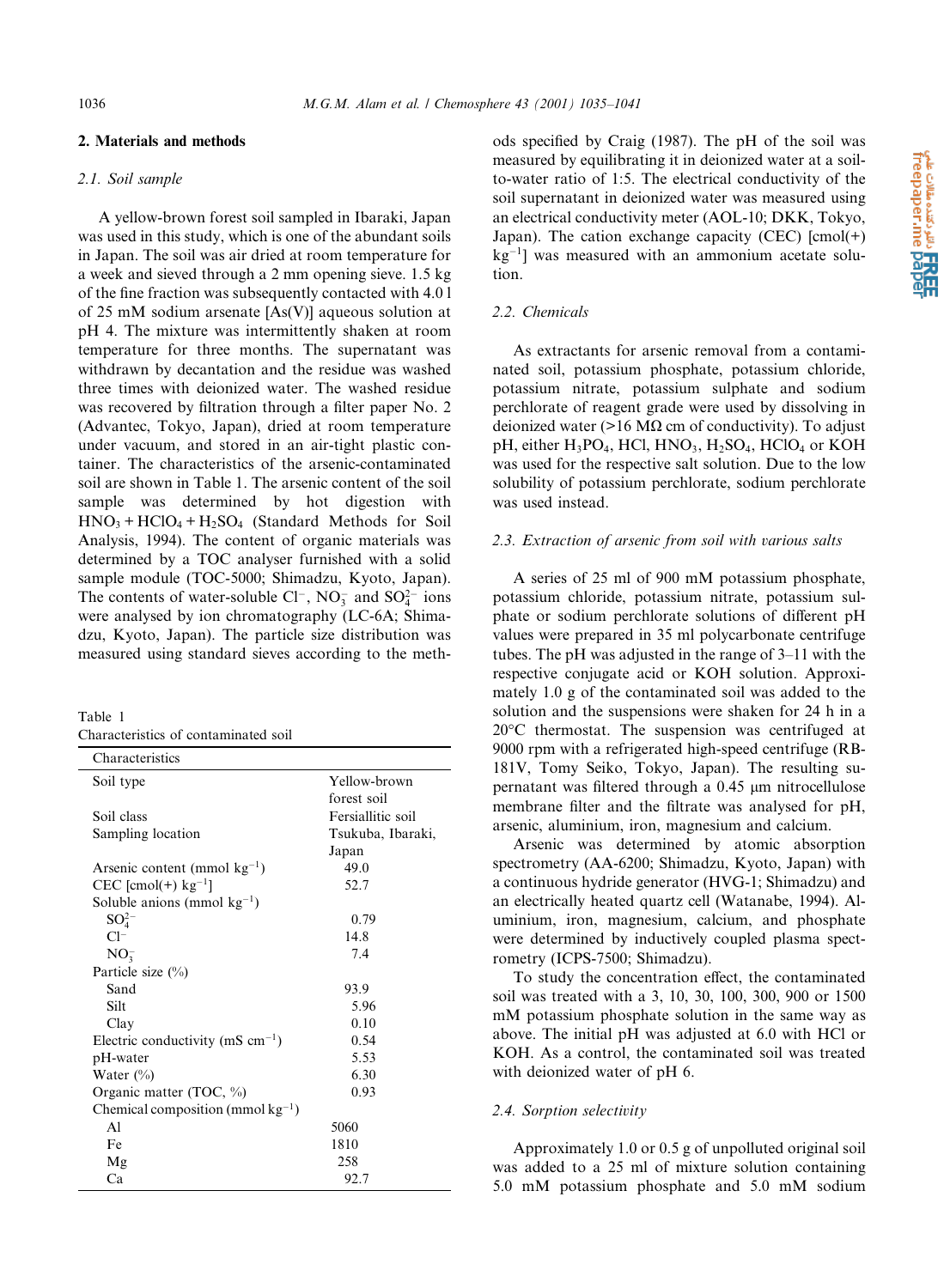a تانین مقالات به مقالات علمی<br>freepaper.me pape

arsenate ( $pH$  6.0). The suspension was shaken for 24 h in a  $20^{\circ}$ C thermostat and centrifuged. The resulting supernatant was filtered through a 0.45 µm membrane filter and the arsenic and phosphate concentrations were analysed.

# 2.5. Fractionation of arsenic in soils before and after *phosphate treatment*

Arsenic in the contaminated soil before and after phosphate treatment was fractionated by the sequential extraction method (Sekiya, 1970). Calcium-, aluminium-, iron-bound arsenic, and residual arsenic were extracted with a  $2.5\%$  CH<sub>3</sub>COOH, 1 N NH<sub>4</sub>F, 0.1 N NaOH, and hot mixture of  $HNO_3 + HClO_4 + H_2SO_4$ , respectively.

## 2.6. Kinetic study

300 ml of 900 mM potassium phosphate solution (pH 6.0) was prepared in a 500 ml beaker. 12 g of the contaminated soil was added (soil-to-liquid ratio of 1:25) and the suspension was continuously stirred at 500 rpm with a magnetic stirrer in a 20°C thermostat. At prescribed intervals of time approximately 10 ml of aliquot was taken and filtered through a 0.45 µm membrane filter. The filtrate was subjected to analysis of pH, arsenic, and phosphate.

#### 2.7. Repeated washing at different temperatures

The contaminated soil was treated with a 25 ml of 900 mM potassium phosphate solution (pH  $6.0$ ) at 10 $\degree$ C, 20 $\degree$ C, 30 $\degree$ C, 40 $\degree$ C, 50 $\degree$ C, or 80 $\degree$ C. After 1 h shaking the suspension was centrifuged and the resulting supernatant was entirely withdrawn with a plastic syringe and filtered for subsequent analysis. The residue was treated with another 25 ml of 900 mM potassium phosphate solution. The above procedure was repeated three times.

# 3. Results and discussion

# 3.1. Characteristics of arsenic-contaminated soil

Inorganic arsenic exists in soils in the forms of arsenate [As(V)] and arsenite [As(III)]. Organic arsenic compounds can also be detected in soils which are produced by biological methylation. In the present paper, only arsenate was studied because it is more strongly retained by soils than arsenite and organic arsenic compounds. A typical yellow-brown forest soil in Japan was artificially contaminated with sodium arsenate as a model contaminated soil. The physical and chemical characteristics of the artificially arsenic contaminated soil are presented in Table 1. The soil is a

weak acidic sandy soil with very small amount of organic matter. At the end of artificial contamination of the soil with 25 mM arsenic, the residual arsenic concentration in the supernatant was 0.002 mM, indicating that arsenic ions were entirely sorbed by the soil.

# 3.2. Extraction of arsenic from soil with various salts

Results of extraction of arsenic from the contaminated soil by 900 mM potassium chloride, potassium nitrate, potassium sulphate, and sodium perchlorate



Fig. 1. Extraction of As from contaminated soil using salt solution as a function of pH (salt concentration: 900 mM; temperature: 20°C, shaking time: 24 h).



Fig. 2. Extraction of As from contaminated soil using potassium phosphate as a function of pH (potassium phosphate: 900 mM; temperature: 20°C, shaking time: 24 h).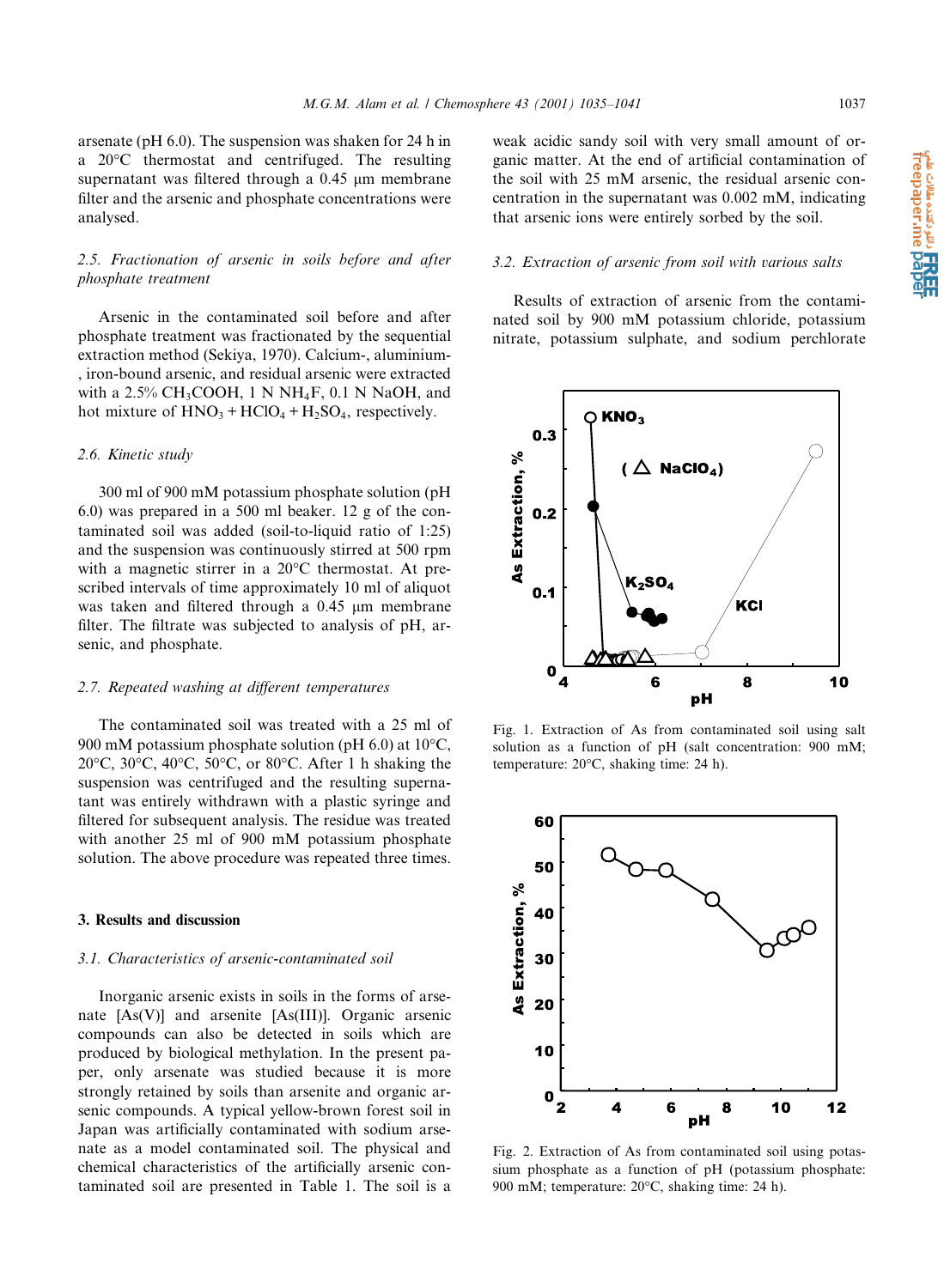solutions are shown in Fig. 1. Arsenic extractions are exhibited in percentage of amounts of arsenic in solution to those in the original soil. In every case, the arsenic extractions were lower than  $0.3\%$ , indicating that these salts are ineffective in removing arsenic from the soil. In other words, arsenic in the soil is stable against leaching with these aqueous salt solutions. Oxidative treatment seems also ineffective in extracting arsenic from the soil, since sodium perchlorate gave less than 0.03% of arsenic extractions. Due to the strong buffer action of the soil, the pH values converged to a narrow range from 5–6 from the initial pH range of  $3-11$ .

Among the salts examined in this study, potassium phosphate was found to be most effective in extracting

| Table 2                                             |  |  |
|-----------------------------------------------------|--|--|
| Selectivity coefficient of forest soil <sup>a</sup> |  |  |

arsenic. The results are given in Fig. 2. The arsenic extraction was slightly pH dependent. Unlike the abovementioned salts, the equilibrium pH did not change significantly from the initial pH due to much stronger buffer function of phosphate ions than that of the soil. The percentage extraction was  $50\%$  or higher at pH around 3, giving 40% or higher in the neutral pH range of 6–8. A control experiment in the absence of phosphate in the pH range of 3-11 resulted in only less than 3% extraction, indicating that the much higher arsenic extractions are mainly due to the function of phosphate. Waste phosphate solution may be treated by conventional method such as precipitation with lime to reduce the volume of waste.

| Soil $(g)$ | Equilibrium                  |                            | pH      |       | Selectivity        |  |
|------------|------------------------------|----------------------------|---------|-------|--------------------|--|
|            | Phosphate concentration (mM) | Arsenic concentration (mM) | Initial | Final | coefficient $(Ks)$ |  |
| 1.0        | 1.75                         | 3.04                       | 6.0     | 6.3   | 3.4                |  |
| 1.0        | 1.79                         | 3.05                       | 6.0     | 6.3   | 3.8                |  |
| 0.5        | 3.05                         | 4.11                       | 6.0     | 6.2   | 3.6                |  |
| 0.5        | 3.04                         | 4.07                       | 6.0     | 6.2   | 3.3                |  |

<sup>a</sup> Initial concentrations of phosphate and arsenic were 5.0 mM.



Fig. 3. Dissolution of Al, Fe, Mg and Ca by phosphate treatment as a function of pH from contaminated soil (salt concentration: 900 mM; temperature: 20°C, shaking time: 24 h).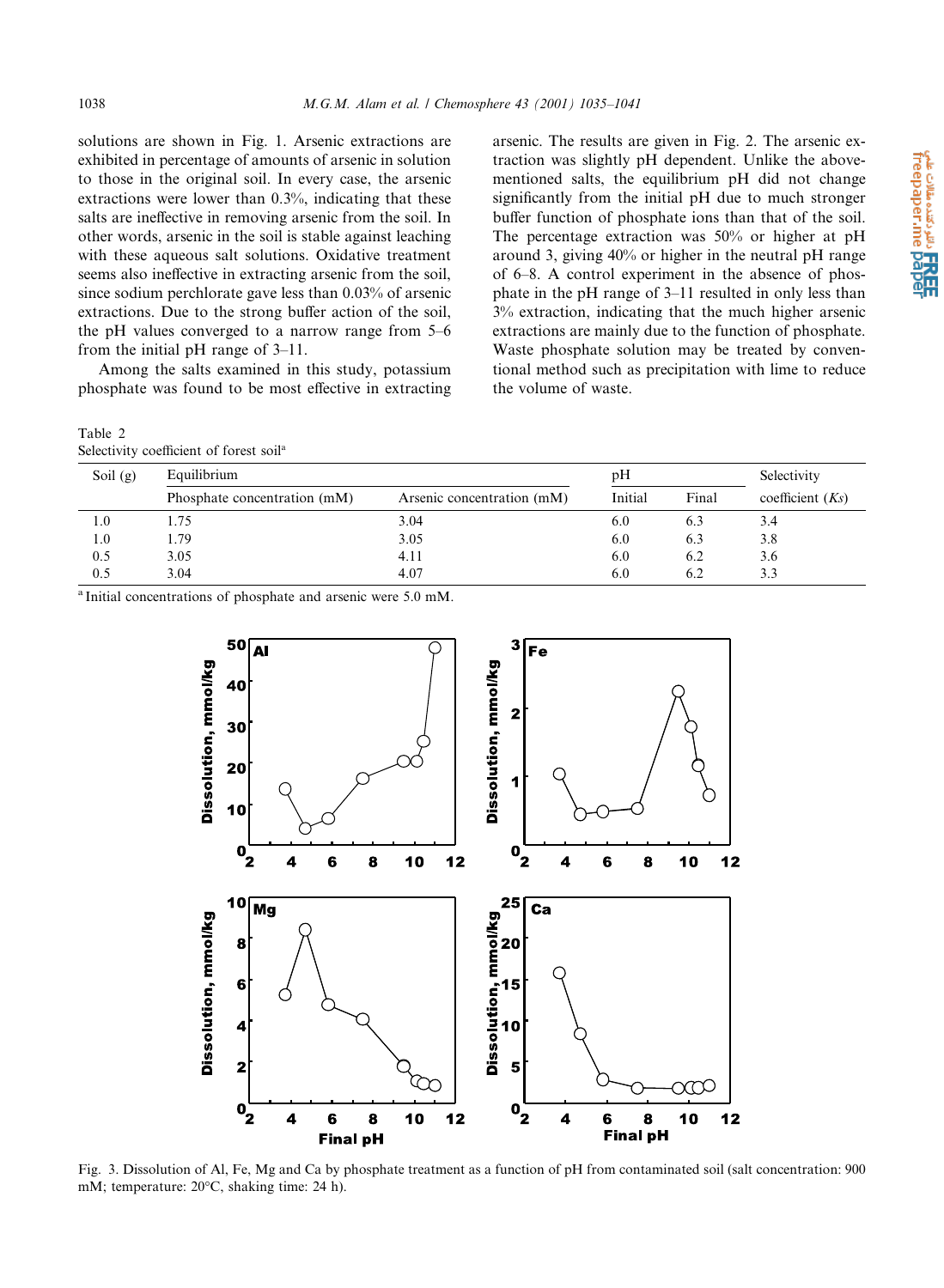To elucidate the mechanism of extraction of arsenic by phosphate, sorption selectivity of the original unpolluted soil for arsenic and phosphate was studied at a neutral pH. The results with different amounts of the soil are shown in Table 2. Sorption selectivity coefficient of a soil for phosphate against arsenic, Ks, is expressed as

$$
Ks = [P \text{ in soil}] \times [As \text{ in solution}]/[P \text{ in solution}]
$$
  
  $\times$  [As in soil].

The calculated  $Ks$  values are in the range of 3.3–3.8, indicating that the original unpolluted soil has significantly higher selectivity for phosphate than for arsenic. Hence, by adding excess amounts of phosphate to an arsenic-contaminated soil, arsenic is expelled from the soil and phosphate sorbed in turn.

Fig. 3 shows dissolution of major soil components such as aluminium, iron, magnesium, and calcium by phosphate treatment. The dissolution of these elements, except magnesium, increased with decreasing pH and reached a minimal value in the neutral pH range. By choosing a neutral pH value as an optimal condition, relatively high arsenic extraction can be attained, at the same time, damage to soil properties can be minimized. Thus, phosphate solution of pH 6 was chosen as an extractant and studied in detail in the following sections.

## 3.3. Fractionation of arsenic in soil

Of soil components, aluminium, iron, and calcium contribute sorption of arsenic by soils (Wasay et al., 2000) while silica and organic matter contribute little (Tokunaga and Yokoyama, 1999). Arsenic in the soil before and after phosphate treatment was fractionated by the sequential extraction procedure which was established for fractionation of phosphate in soils (Sekiya, 1970). The results are shown in Fig. 4. As expected from

100 nrecov<br>(9 9%) **Unrecove**<br>(11.3%) Ca forn<br>(0.29%) fraction 75 Extracted<br>(51.2%)  $\overset{\circ}{\mathbf{4}}$  50 Ca form<br>(0.008% × A for Fe form<br>(32.3%) Fe form<br>(12.8%) 25 Residue<br>(21 3%) Reside<br>(20.6%  $\mathbf{a}$ 

Fig. 4. Fractionation of As in contaminated soil before and after phosphate treatment.

**After treatment** 

**Before treatment** 

the chemical composition in Table 1, arsenic was retained by the original soil manly in Al- and Fe-bound form, while contribution of calcium was negligible. Significant amount of arsenic was retained by the soil in the residual form which stands for unextractable arsenic. By phosphate treatment, 51.2% of arsenic was extracted. The remaining arsenic in the soil was fractionated into 0.008% Ca-form, 3.4% Al-form, and 12.8% Fe-form, indicating that phosphate treatment is more effective in extracting arsenic of Al-form than that of Fe-form. After phosphate treatment, 21.3% of arsenic was measured as residual form, which shows that phosphate treatment was ineffective in extracting arsenic of residual form.

## 3.4. Concentration effect

Contaminated soil was treated with different concentrations of phosphate solutions (initial pH 6.0). The concentration was stepwise changed from 3-1500 mM which is near saturation. The results are shown in Fig. 5. The arsenic extraction with deionized water of neutral pH (control) was only 0.01%. The arsenic extractions abruptly increased by increasing phosphate concentration to 300 mM where approximately 35% extraction was attained. The concentration effect was not significant in the range of 900–1500 mM. Thus, the optimum phosphate concentration seems to be approximately 300 mM for soil treatment to avoid introduction of excess phosphate into soils. But 900 mM phosphate was used in the following experiments to make clear the effects of other parameters such as time and temperature.



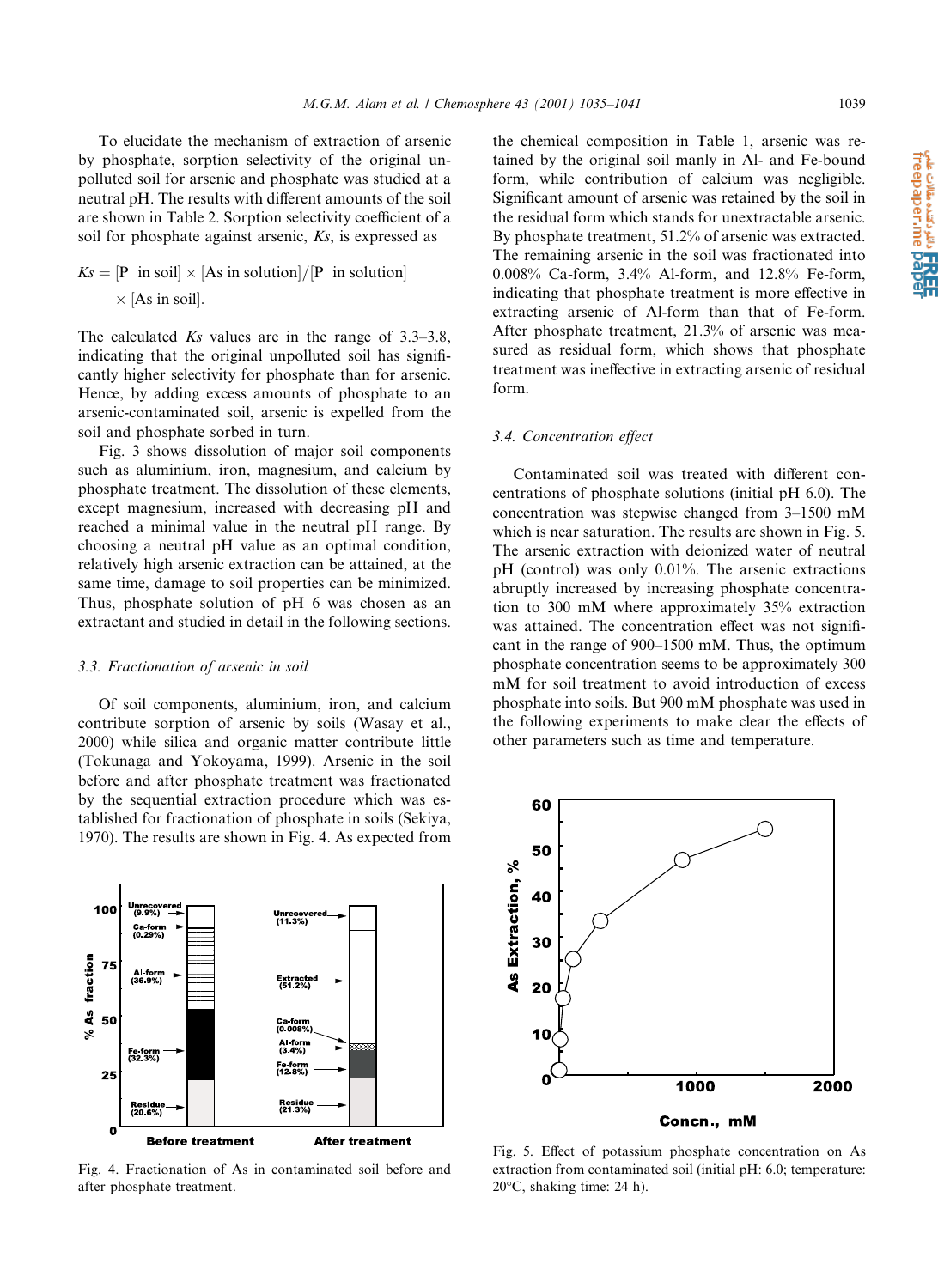

Fig. 6. Kinetics of As extraction using phosphate solution (phosphate concentration: 900 mM; initial pH: 6.0, temperature:  $20^{\circ}$ C).

## 3.5. Kinetic study

Rate of arsenic extraction by phosphate (initial pH 6.0) was measured on the contaminated soil. In Fig. 6 the arsenic concentrations in the aqueous solution are plotted against reaction time. Arsenic was extracted efficiently in the initial stage of the treatment, attaining 38% extraction in 150 min. The equilibrium was reached within 300 min. The arsenic extraction was found to follow a first-order reaction, which can be expressed as

$$
\log(C_t/C_0) = -(k/2.303)t,
$$

where  $C_t$  is the residual arsenic in soil (mmol kg<sup>-1</sup>) at time t;  $C_0$  is the initial arsenic in soil (mmol kg<sup>-1</sup>); k is the rate constant ( $min^{-1}$ ); t is the time ( $min$ ). The rate constant k was calculated to be 0.0037 min<sup>-1</sup> at 20<sup>o</sup>C.

# 3.6. Repeated washing at different temperatures

As the kinetic study shows, extraction of arsenic proceeds rapidly in the beginning of the treatment, suggesting effectiveness of short-time treatment. Onehour washing was repeated three times by renewing phosphate solution at 10°C, 20°C, 30°C, 40°C, 50°C, and 80°C, and the results are shown in Fig. 7 where washing effects are expressed by cumulative percentage arsenic extractions of each step. Scrutiny of the results at  $20^{\circ}$ C indicates that the repeated washing does not significantly increase arsenic extraction. Only 40% or higher arsenic extraction was attained by repeating washing three times.

Temperature is also an important parameter that can influence the extraction process. Temperature affects



Fig. 7. Repeated washing of contaminated soil using phosphate solution (phosphate concentration: 900 mM; initial pH: 6.0, shaking time: 1 h).

conductivities, ionic mobilities, electroosmosis and sorption reactions. The cumulative arsenic extraction of the third stage significantly increased by raising temperature from 10–40 $^{\circ}$ C. But raising temperature to 40 $^{\circ}$ C or higher did not enhance arsenic extraction, attaining approximately 60% extraction at the third stage. As consumption of energy should be minimized.  $40^{\circ}$ C should be taken as an optimum temperature.

# 4. Conclusions

Laboratory batch experiments were conducted to develop an environment-friendly and cost-effective extraction method for the removal of arsenic from contaminated soil. Among various potassium and sodium salts, potassium phosphate was most effective in extracting arsenic, attaining more than 40% extraction in the pH range of 6–8 with minimum dissolution of aluminium, iron, and calcium from the soil. The selectivity coefficients of the original soil for phosphate against arsenic was 3.3–3.8, suggesting an exchange mechanism between arsenic and phosphate. Sequential extraction shows that arsenic was retained by the soil mainly in Aland Fe-bound form. Phosphate treatment was effective in extracting arsenic of Al- and Fe-form. Arsenic of residual form was not extracted. The arsenic extractions abruptly increased by increasing phosphate concentration to 300 mM, attaining 35% extraction. The arsenic extraction follows the first-order reaction and the rate constant was calculated to be  $0.0037$  min<sup>-1</sup>. One-hour repeated washing did not enhance arsenic extraction. But cumulative extraction significantly increased by raising the temperature to 40°C, attaining 60% extraction.